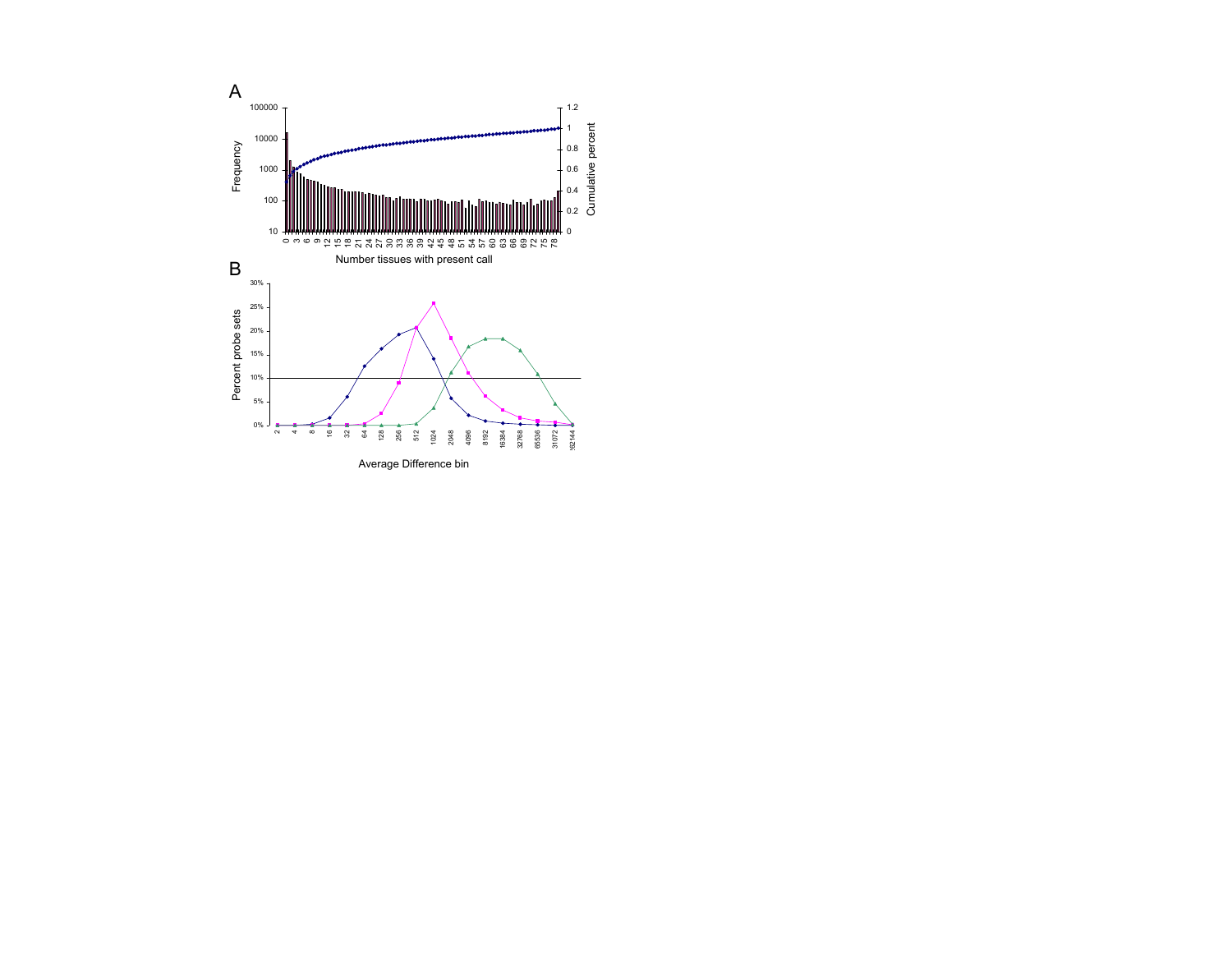

False Positive Rate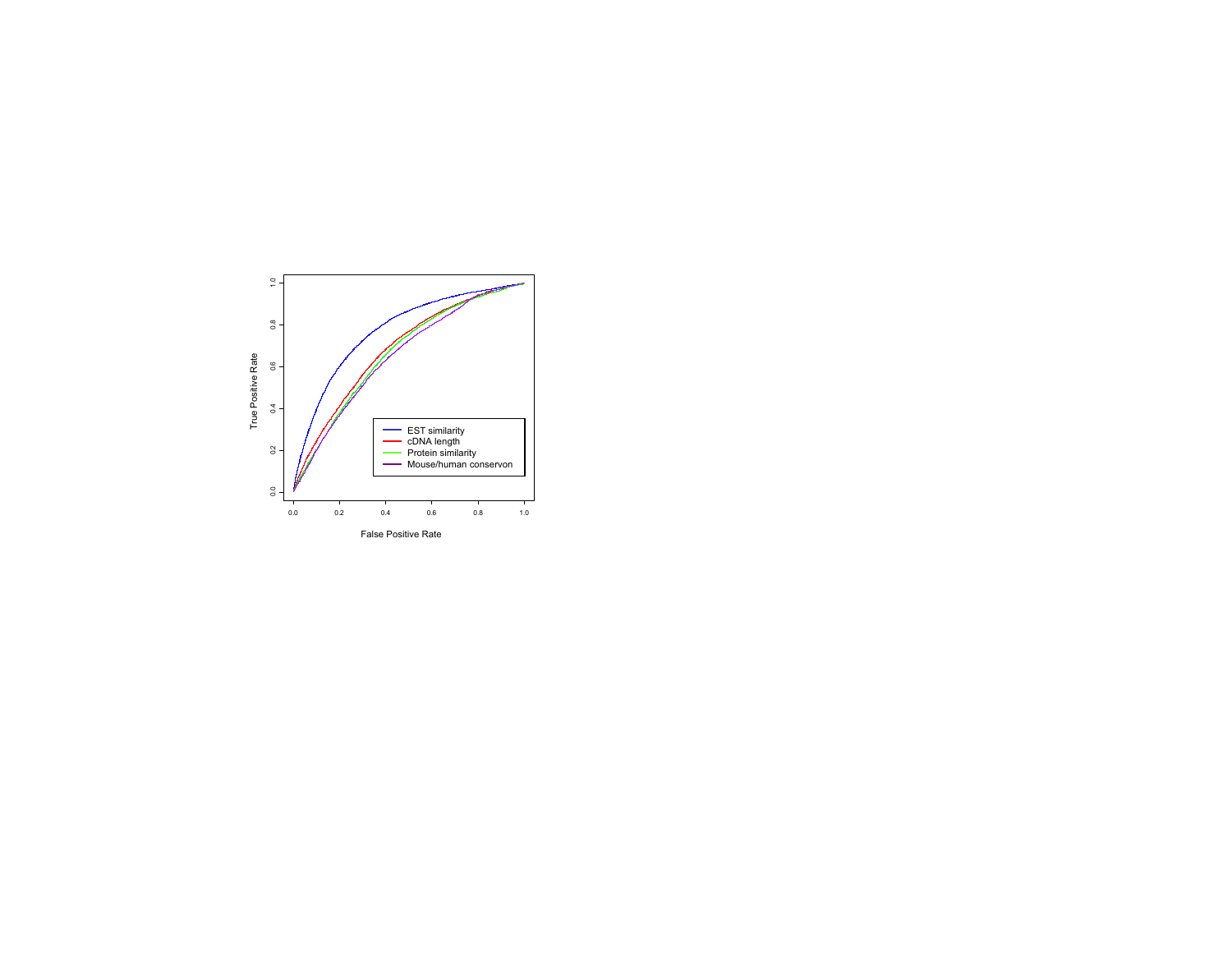## Table 1. Human sample annotation

## **Bought as tissue\***

| Tissue                     | <b>Atlas Sample Label</b>       | Vendor               | Age   | Sex   | <b>Ethnicity</b> | <b>Concomitant medications</b> |
|----------------------------|---------------------------------|----------------------|-------|-------|------------------|--------------------------------|
| Adipocyte                  | <b>ADIPOCYTE</b>                | Zen-Bio              | 39    | F     |                  |                                |
| <b>Adrenal Cortex</b>      | AdrenalCortex                   | Clinomics            | 43    | F     | Cau              | aspirin, Inderol               |
| <b>Adrenal Cortex</b>      | AdrenalCortex                   |                      | 50    | M     | Cau              | aspirin, Inderol               |
| <b>Adrenal Cortex</b>      | AdrenalCortex                   |                      | 56    | M     | Cau              | aspirin                        |
| Appendix                   | Appendix                        | Clinomics            | 60    | M     | Cau              | <b>NA</b>                      |
| Appendix                   | Appendix                        |                      | 45    | M     | Cau              | <b>NA</b>                      |
| Appendix                   | Appendix                        |                      | 58    | F     | Cau              | <b>NA</b>                      |
| Appendix                   | Appendix                        |                      | 57    | F     | Cau              | Tylenol                        |
| atrioventricular node      | atrioventricularnode            | Clinomics            | 22    | M     | Cau              | None                           |
| atrioventricular node      | atrioventricularnode            |                      | 61    | F     | Cau              | aspirin, Tylenol               |
|                            |                                 |                      |       |       |                  |                                |
| bronchial epithelial cells | bronchialepithelialcells        |                      |       |       |                  |                                |
| CardiacMyocytes            | CardiacMyocytes                 | <b>Clonetics Cat</b> |       |       |                  |                                |
| CerebellumPeduncles        | CerebellumPeduncles             | AMS Biotech.         | 41    | M     |                  |                                |
| CerebellumPeduncles        | CerebellumPeduncles             |                      | 24    | M     |                  |                                |
| ciliary ganglion           | ciliaryganglion                 | Clinomics            | 43    | M     | Cau              | Unk                            |
| ciliary ganglion           | ciliaryganglion                 |                      | 50    | M     | Cau              | aspirin, Tylenol               |
| ciliary ganglion           | ciliaryganglion                 |                      | 39    | F     | Cau              | None                           |
| <b>Cingulate Cortex</b>    | CingulateCortex                 | Clinomics            | 28    | M     | Cau              | aspirin, Tylenol               |
| <b>Cingulate Cortex</b>    | CingulateCortex                 |                      | 22    | F     | Cau              | aspirin, Tylenol               |
| <b>Cingulate Cortex</b>    | CingulateCortex                 |                      | 52    | M     | Cau              | aspirin, Tylenol               |
| <b>Cingulate Cortex</b>    | CingulateCortex                 |                      | 54    | F     | Cau              | aspirin                        |
|                            |                                 |                      |       |       |                  |                                |
| DorsalRootGanglion         | DRG                             | Clinomics            | 52    | M     | Cau              | aspirin                        |
| DorsalRootGanglion         | <b>DRG</b>                      |                      | 61    | F     | Cau              | aspirin                        |
| DorsalRootGanglion         | DRG                             |                      | 58    | F     | Cau              | aspirin                        |
| fetalThyroid               | fetalThyroid                    |                      | fetal | fetal |                  |                                |
| globus pallidus            | globuspallidus                  | Clinomics            | 66    | M     | Cau              | Unk                            |
| globus pallidus            | globuspallidus                  |                      | 52    | M     | Cau              | aspirin, Tylenol               |
| globus pallidus            | globuspallidus                  |                      | 51    | F     | Cau              | aspirin                        |
| globus pallidus            | globuspallidus                  |                      | 39    | F     | Cau              | None                           |
| medulla oblongata          | MedullaOblongata                | Clinomics            | 58    | M     | Cau              | None                           |
| medulla oblongata          | MedullaOblongata                |                      | 28    | M     | Cau              | None                           |
|                            |                                 |                      |       |       |                  |                                |
| medulla oblongata          | MedullaOblongata                |                      | 43    | F     | Cau              | None                           |
| OccipitalLobe              | OccipitalLobe                   | AMS Biotech.         | 28    | M     |                  |                                |
| OccipitalLobe              | OccipitalLobe                   |                      | 23    | M     |                  |                                |
| <b>Olfactory Bulb</b>      | OlfactoryBulb                   | Clinomics            | 43    | M     | Cau              | Unk                            |
| <b>Olfactory Bulb</b>      | OlfactoryBulb                   |                      | 58    | F     | Cau              | Unk                            |
| <b>Olfactory Bulb</b>      | OlfactoryBulb                   |                      | 61    | M     | Cau              | aspirin, Tylenol               |
| <b>Olfactory Bulb</b>      | OlfactoryBulb                   |                      | 66    | F     | Cau              | aspirin                        |
| ovary                      | Ovary                           | Clinomics            | 57    | F     | Cau              | aspirin, Tylenol               |
| ovary                      | Ovary                           |                      | 53    | F     | Cau              | aspirin, Tylenol               |
| Pancreas, Beta cell islets | PancreaticIslets                | Clinomics            | 52    | F     | Cau              | aspirin                        |
| Pancreas, Beta cell islets | PancreaticIslets                |                      | 41    | F     | Cau              | aspirin, Tylenol               |
|                            |                                 |                      |       | M     |                  |                                |
| Pancreas, Beta cell islets | PancreaticIslets                |                      | 61    |       | Cau              | aspirin, Tylenol               |
| Pancreas, Beta cell islets | PancreaticIslets                |                      | 28    | M     | Cau              | aspirin, Tylenol               |
| ParietalLobe               | ParietalLobe                    | AMS Biotech.         | 22    | M     |                  |                                |
| ParietalLobe               | ParietalLobe                    |                      | 28    | M     |                  |                                |
| Pituitary                  | Pituitary                       | Clinomics            | 25    | M     | Cau              | <b>NA</b>                      |
| Pituitary                  | Pituitary                       |                      | 41    | F     | Cau              | <b>NA</b>                      |
| pons                       | Pons                            | Clinomics            | 58    | M     | Cau              | aspirin, Tylenol               |
| pons                       | Pons                            |                      | 61    | M     | Cau              | Unk                            |
| pons                       | Pons                            |                      | 66    | F     | Cau              | aspirin, Tylenol               |
| pons                       | Pons                            |                      | 52    | F     | Cau              | aspirin, Tylenol               |
| PrefrontalCortex           | PrefrontalCortex                | Mt. Sinai            | 96    | F     |                  |                                |
| PrefrontalCortex           | PrefrontalCortex                |                      | 90    | F     |                  |                                |
| PrefrontalCortex           | PrefrontalCortex                |                      | 74    | F     |                  |                                |
| PrefrontalCortex           | PrefrontalCortex                |                      | 64    | F     |                  |                                |
|                            |                                 |                      |       |       |                  |                                |
| salivary gland             | salivarygland                   | Clinomics            | 21    | M     | Cau              | aspirin, Inderol               |
| salivary gland             | salivarygland                   |                      | 55    | M     | Cau              | aspirin, Inderol               |
| salivary gland             | salivarygland                   |                      | 29    | F     | Cau              | aspirin                        |
| salivary gland             | salivarygland                   |                      | 51    | F     | Cau              | aspirin                        |
| Skeletal Muscule (psoas)   | SkeletalMuscle                  | Clinomics            | 41    | F     | Cau              | Tylenol                        |
| Skeletal Muscule (psoas)   | SkeletalMuscle                  |                      | 58    | F     | Cau              | Tylenol                        |
| Skeletal Muscule (psoas)   | SkeletalMuscle                  |                      | 62    | M     | Cau              | Tylenol                        |
| Skeletal Muscule (psoas)   | SkeletalMuscle                  |                      | 60    | M     | Cau              | <b>NA</b>                      |
| Skin                       | skin                            | Clinomics            | 47    | F     | Cau              | <b>NA</b>                      |
| Skin                       | skin                            |                      | 50    | F     | Cau              | <b>NA</b>                      |
| Skin                       | skin                            |                      | 56    | M     | Cau              | Ativan                         |
| SmoothMuscle               | SmoothMuscle                    |                      |       | M     |                  |                                |
|                            |                                 | Clonetics            | 62    |       | cau              | none                           |
| subthalamic nucleus        | subthalamicnucleus              | Clinomics            | 44    | M     | Cau              | Unk                            |
| subthalamic nucleus        | subthalamicnucleus              |                      | 43    | M     | Cau              | Unk                            |
| subthalamic nucleus        | subthalamicnucleus              |                      | 58    | F     | Cau              | aspirin                        |
| subthalamic nucleus        | subthalamicnucleus              |                      | 61    | F     | Cau              | aspirin                        |
| superior cervical ganglion | SuperiorCervicalGanglion        | Clinomics            | 58    | M     | Cau              | aspirin, Tylenol               |
| superior cervical ganglion | SuperiorCervicalGanglion        |                      | 28    | M     | Cau              | Unk                            |
| superior cervical ganglion | <b>SuperiorCervicalGanglion</b> |                      | 22    | F     | Cau              | None                           |
| temporal lobe              | TemporalLobe                    | Clinomics            | 51    | M     | Cau              | None                           |
| temporal lobe              | TemporalLobe                    |                      | 28    | M     | Cau              | None                           |
| temporal lobe              | TemporalLobe                    |                      | 44    | F     | Cau              | None                           |
| temporal lobe              | TemporalLobe                    |                      | 43    | F     | Cau              | None                           |
|                            |                                 |                      |       |       |                  |                                |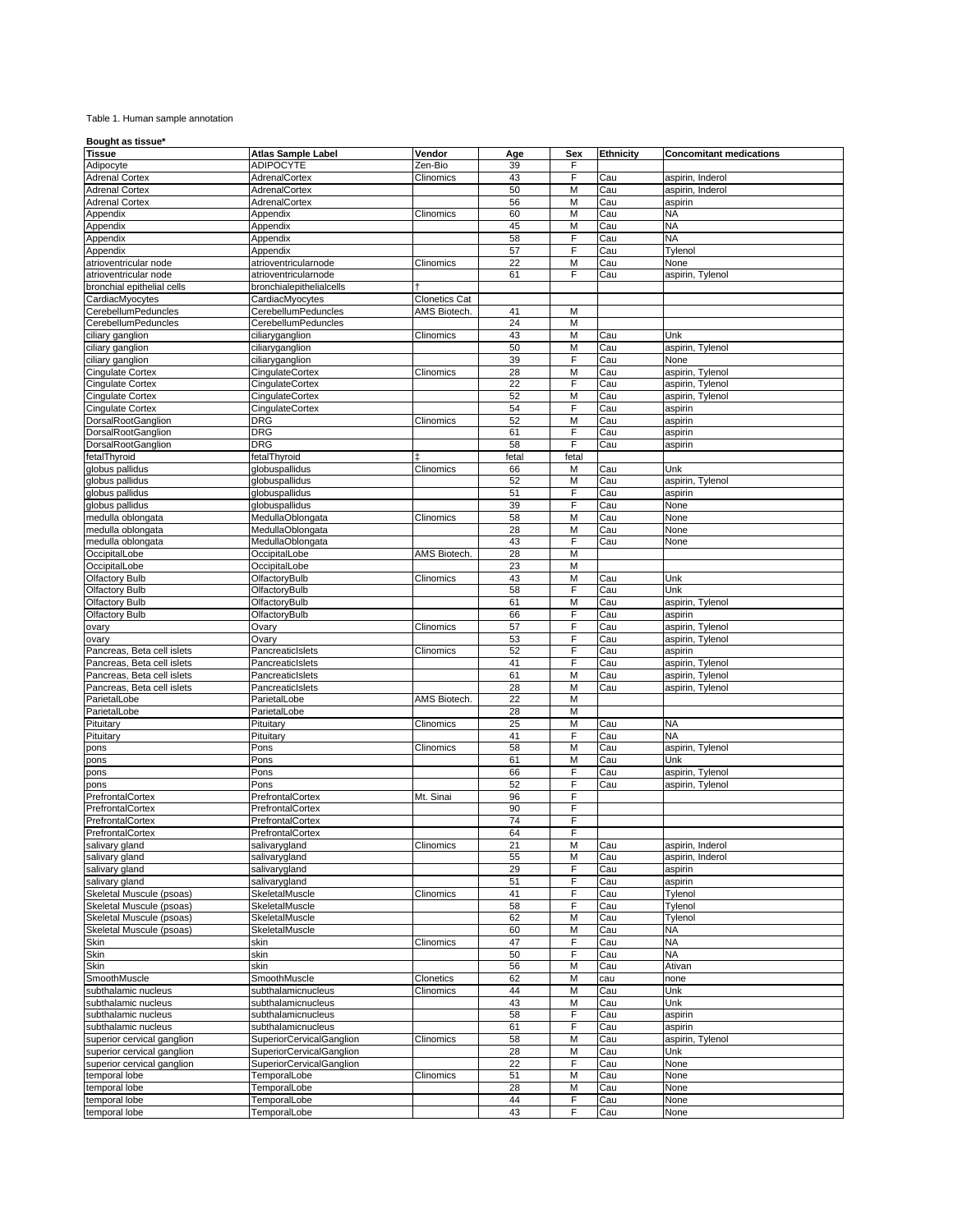| Testi - Germ Cell             | TestisGermCell                  | Clinomics       | 51 | М | Cau              | aspirin          |
|-------------------------------|---------------------------------|-----------------|----|---|------------------|------------------|
| Testi - Germ Cell             | <b>TestisGermCell</b>           |                 | 52 | M | Cau              | aspirin          |
| Testi - Germ Cell             | <b>TestisGermCell</b>           |                 | 50 | M | Cau              | aspirin          |
| Testi - Intersitial           | <b>TestisInterstitial</b>       | Clinomics       | 54 | M | Cau              | aspirin          |
| Testi - Intersitial           | TestisInterstitial              |                 | 69 | M | Cau              | Tylenol          |
| Testi - Intersitial           | TestisInterstitial              |                 | 42 | M | Cau              | Vioxx            |
| Testi - Intersitial           | <b>TestisInterstitial</b>       |                 | 44 | M | Cau              | <b>NA</b>        |
| Testi - Leydig Cell           | TestisLeydigCell                | Clinomics       | 53 | M | Cau              | <b>NA</b>        |
| Testi - Leydig Cell           | <b>TestisLeydigCell</b>         |                 | 78 | М | Cau              | Ativan           |
| <b>Festi - Leydig Cell</b>    | TestisLeydigCell                |                 | 43 | М | Cau              | xanax            |
| Testi - Leydig Cell           | TestisLeydigCell                |                 | 49 | M | Cau              | Tylenol          |
| Testi - Seminiferous Tubule   | <b>TestisSeminiferousTubule</b> | Clinomics       | 43 | M | Cau              | Elavil           |
| Testi - Seminiferous Tubule   | <b>TestisSeminiferousTubule</b> |                 | 70 | M | Cau              | aspirin          |
| Testi - Seminiferous Tubule   | <b>TestisSeminiferousTubule</b> |                 | 56 | M | Cau              | aspirin          |
| Testi - Seminiferous Tubule   | TestisSeminiferousTubule        |                 | 43 | M | Cau              | <b>NA</b>        |
| Tongue                        | <b>TONGUE</b>                   | Clinomics       | 44 | F | Cau              | aspirin          |
| Tongue                        | <b>TONGUE</b>                   |                 | 33 | F | Cau              | aspirin, Tylenol |
| Tongue                        | <b>TONGUE</b>                   |                 | 59 | M | Cau              | aspirin          |
| Tonsil                        | Tonsil                          | Clinomics       | 52 | М | Cau              | <b>NA</b>        |
| Tonsil                        | Tonsil                          |                 | 54 | M | Cau              | <b>NA</b>        |
| Tonsil                        | Tonsil                          |                 | 33 | F | Cau              | aspirin          |
| Tonsil                        | Tonsil                          |                 | 44 | F | Cau              | aspirin          |
| trigeminal ganglion           | TrigeminalGanglion              | Clinomics       | 61 | М | Cau              | aspirin, Tylenol |
| trigeminal ganglion           | TrigeminalGanglion              |                 | 35 | F | Cau              | None             |
| <b>Uterus Corpus</b>          | <b>UterusCorpus</b>             | Clinomics       | 21 | F | Cau              | <b>NA</b>        |
| <b>Uterus Corpus</b>          | <b>UterusCorpus</b>             |                 | 50 | F | Cau              | <b>NA</b>        |
| Whole Blood                   | <b>WHOLEBLOOD</b>               | <b>UCSD</b>     | 56 | M |                  |                  |
| <b>Whole Blood</b>            | <b>WHOLEBLOOD</b>               |                 | 73 | M |                  |                  |
| <b>Whole Blood</b>            | <b>WHOLEBLOOD</b>               |                 | 48 | F |                  |                  |
| CD105+ Endothelial            | BM-CD105+Endothelial            | <b>AllCells</b> | 21 | М | Asian            |                  |
| CD105+ Endothelial            | BM-CD105+Endothelial            |                 | 19 | F | Caucasian        |                  |
| CD33+ Myeloid                 | BM-CD33+Myeloid                 | <b>AllCells</b> | 19 | F | Caucasian        |                  |
| CD33+ Myeloid                 | BM-CD33+Myeloid                 |                 | 21 | M | Asian            |                  |
| $CD34+$                       | BM-CD34+                        | <b>AllCells</b> | 33 | M | Caucasian        |                  |
| $CD34+$                       | <b>BM-CD34+</b>                 |                 | 19 | M | Asian            |                  |
| CD71+ Early Erythroid         | BM-CD71+EarlyErythroid          | <b>AllCells</b> | 29 | F | Caucasian        |                  |
| CD71+ Early Erythroid         | BM-CD71+EarlyErythroid          |                 | 25 | M | Caucasian        |                  |
| <b>BDCA4+ Dentritic Cells</b> | PB-BDCA4+Dentritic Cells        | <b>AllCells</b> | 23 | F | Caucasian        |                  |
| <b>BDCA4+ Dentritic Cells</b> | PB-BDCA4+Dentritic Cells        |                 | 36 | M | Caucasian        |                  |
| CD14+ Monocytes               | PB-CD14+Monocytes               | <b>AllCells</b> | 32 | М | Caucasian        |                  |
| CD14+ Monocytes               | PB-CD14+Monocytes               |                 | 24 | M | Caucasian        |                  |
| CD19+ B Cells (neg. sel.)     | PB-CD19+Bcells                  | <b>AllCells</b> | 30 | F | Hispanic         |                  |
| CD19+ B Cells (neq. sel.)     | PB-CD19+Bcells                  |                 | 23 | М | African American |                  |
| CD4+ T cells                  | PB-CD4+Tcells                   | <b>AllCells</b> | 24 | М | Caucasian        |                  |
| CD4+ T cells                  | PB-CD4+Tcells                   |                 | 21 | M | Caucasian        |                  |
| CD56+ NK Cells                | PB-CD56+NKCells                 | <b>AllCells</b> | 29 | M | Caucasian        |                  |
| CD56+ NK Cells                | PB-CD56+NKCells                 |                 | 31 | F | Hispanic         |                  |
| CD8+ T cells                  | PB-CD8+Tcells                   | <b>AllCells</b> | 29 | F | Caucasian        |                  |
| CD8+ T cells                  | PB-CD8+Tcells                   |                 | 22 | М | Caucasian        |                  |
|                               |                                 |                 |    |   |                  |                  |
| <b>Bought as RNA</b>          |                                 |                 |    |   |                  |                  |

| Sample                            | Atlas sample label               | Vendor   | <b>Source</b> | Lot #         | <b>Additional information</b>                             |
|-----------------------------------|----------------------------------|----------|---------------|---------------|-----------------------------------------------------------|
|                                   |                                  |          |               |               | Kavathas, P. et al., 1980. Proc Natl Acad Sci U S A       |
| 721 B lymphoblasts                | 721_B_lymphoblasts               |          |               |               | 77:4251-4255.                                             |
|                                   |                                  |          |               |               | Normal, pooled from 62 male/female caucasians; ages 15-   |
| adrenalgland                      | adrenalgland                     | Clontech | total RNA     | 1010548 61    |                                                           |
| amyqdala                          | Amygdala                         | Clontech | poly A+       | 91122         | no info                                                   |
|                                   |                                  |          |               |               | normal bone marrow pooled from 8 male/femal               |
| bonemarrow                        | bonemarrow                       | Clontech | total RNA     | 2011496       | Caucasians, ages 22-65; cause of death: Sudden death      |
| caudatenucleus                    | caudatenucleus                   | Clontech | poly A+       | 120289        | no info                                                   |
|                                   |                                  |          |               |               | normal from 25 y/o Asian male; cause of death: sudden     |
| cerebellum                        | cerebellum                       | Clontech | total RNA     | 1010033 death |                                                           |
| colorectaladenocarcinoma          | ColorectalAdenocarcinoma         | Clontech | poly A+       | 1090559       | SW480 cell line; ATCC# CCL 228                            |
|                                   |                                  |          |               |               | normal whole brains pooled from 59 spontaneously          |
| fetalbrain                        | fetalbrain                       | Clontech | total RNA     | 2020902       | aborted male/female Caucasian fetuses, ages 20-33         |
|                                   |                                  |          |               |               | normal whole livers pooled from spontaneously aborted     |
| fetalliver                        | fetalliver                       | Clontech | total RNA     | 110454        | fetuses, ages 15-24 weeks                                 |
|                                   |                                  |          |               |               | normal, whole lungs pooled from 38 spontaneously          |
| fetallung                         | fetallung                        | Clontech | poly A+       |               | 1040999 aborted male/female Caucasian fetuses, ages 22-27 |
|                                   |                                  |          |               |               | normal, whole heart from a 25-yr-old male Asian; cause of |
| heart                             | Heart                            | Clontech | total RNA     | 9020097       | death: Sudden Death                                       |
|                                   |                                  |          |               |               | normal hypothalamus pooled from 30 male/female            |
| Hypothalamus                      | Hypothalamus                     | Clontech | poly A+       | 2040567       | Caucasians, ages 15-68; cause of death: sudden death      |
|                                   |                                  |          |               |               | normal, whole kidneys pooled from 6 female Caucasians,    |
| kidney                            | kidnev                           | Clontech | total RNA     | 110679        | ages 28-52; cause of death: sudden death                  |
| leukemia, chronicMyelogenousK-562 | leukemiachronicmyelogenous(k562) | Clontech | poly A+       |               | 1060047 K-562 cell line; ATCC #CCL-243                    |
| leukemia,promyelocytic-HL-60      | leukemiapromyelocytic(hl60)      | Clontech | poly A+       |               | 6080170 Inormal, whole from a Caucasian                   |
| leukemialymphoblastic(MOLT-4)     | leukemialymphoblastic(molt4)     | Clontech | poly A+       |               | 1020175 normal, whole from a 19-yr-old male Caucasian     |
|                                   |                                  |          |               |               | normal whole liver from a 27 y/o male Asian; cause of     |
| liver                             | Liver                            | Clontech | total RNA     |               | 2020453 death: sudden death                               |
|                                   |                                  |          |               |               | normal from 2 male/female Caucasian ages 30-40 y/o;       |
| lung                              | Lung                             | Clontech | total RNA     |               | 1020471 cause of death: sudden death                      |